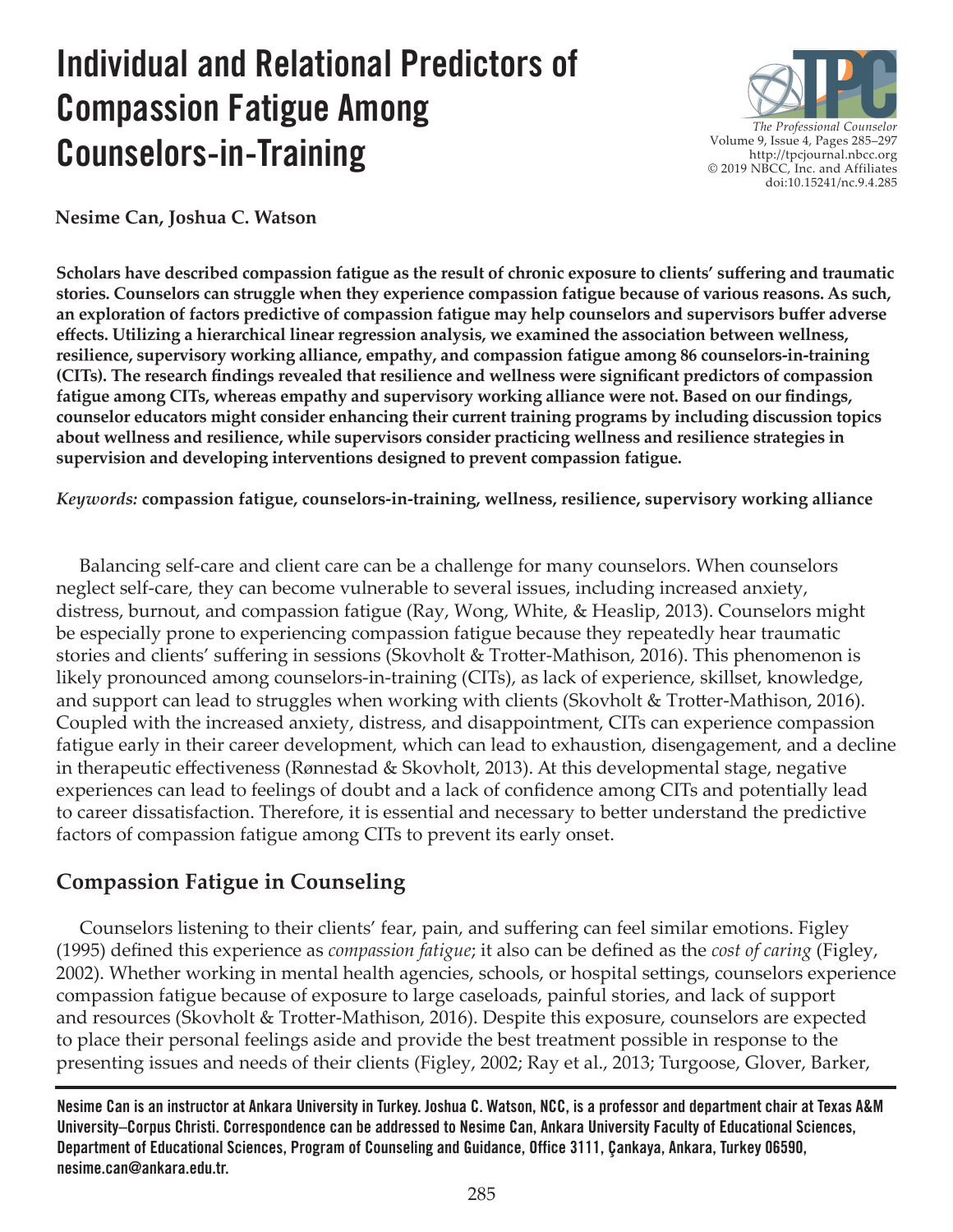& Maddox, 2017). Maintaining this sense of detached professionalism has its costs, as a number of counselors find themselves at risk for experiencing physical, mental, and emotional exhaustion, as well as feelings of helplessness, isolation, and confusion—a situation collectively referred to as compassion fatigue (Eastwood & Ecklund, 2008; Thompson, Amatea, & Thompson, 2014).

 Merriman (2015b) stated that ongoing compassion fatigue negatively impacts counselors' health as well as their relationships with others. Additionally, compassion fatigue can lead to a lack of empathy toward clients, decrease in motivation, and performance drop in effectiveness, making even the smallest tasks seem overwhelming (Merriman, 2015b). When this occurs, counselors can project their anger on others, develop trust issues, and experience feelings of loneliness (Harr, 2013). Therefore, the demands of the counseling profession can affect many counselors' wellness and potentially could hurt the quality of client care provided (Lawson, Venart, Hazler, & Kottler, 2007; Merriman, 2015a). Further, counselors experiencing compassion fatigue might have difficulties making effective clinical decisions and potentially be at risk for harming clients (Eastwood & Ecklund, 2008). Consequently, scholars appear to agree that compassion fatigue is an occupational hazard that mental health care professionals need to address (Figley, 2002; Merriman, 2015a).

# **Factors Associated With Compassion Fatigue**

 Many researchers have studied the relationships between compassion fatigue and various constructs, such as empathy, gender, mindfulness, support, and wellness (e.g., Beaumont, Durkin, Martin, & Carson, 2016; Caringi et al., 2016; Ray et al., 2013; Sprang, Clark, & Whitt-Woosley, 2007; Turgoose et al., 2017). Researchers conducted most of these studies among novice and veteran mental health professionals. Scant research among CITs exists. Our research attempts to fill this gap by exploring factors affecting CITs given their unique position as both students and emerging professionals. The following review of the literature supports the inclusion of predictor variables used in this study.

## **Empathy and Compassion Fatigue**

 One of the most widely studied concepts across various cultures is empathy, as it has been determined to be one of the major precipitants of compassion fatigue (Figley, 1995). However, findings in the literature regarding the association between compassion fatigue and empathy remain mixed (e.g., MacRitchie & Leibowitz, 2010; O'Brien & Haaga, 2015; Wagaman, Geiger, Shockley, & Segal, 2015). For instance, O'Brien and Haaga (2015) compared trait empathy and empathic accuracy with compassion fatigue after showing a videotaped trauma self-disclosure among therapist trainees (a combined group of advanced and novice graduate students) and non-therapists. The results indicated that there was no significant association between participants' levels of compassion fatigue and empathy scores. However, MacRitchie and Leibowitz (2010) found a significant relationship between compassion fatigue and empathy after exploring the relation of these variables on trauma workers whose clients were survivors of violent crimes. The mixed results of these previous studies suggest further research is needed to understand better the relationship between empathy and compassion fatigue and how this relationship impacts counseling practice.

## **Supervisory Working Alliance and Compassion Fatigue**

 Although reviewed literature addressed studies suggesting supervision and support are related factors to compassion fatigue, research on this relationship is still insufficient. Kapoulitsas and Corcoran (2015) conducted a study and found that a positive supervisory relationship has a significant role in developing resilience and reducing compassion fatigue among counselors. Knight (2010) also found that students uncomfortable talking with their supervisor reported a higher risk for developing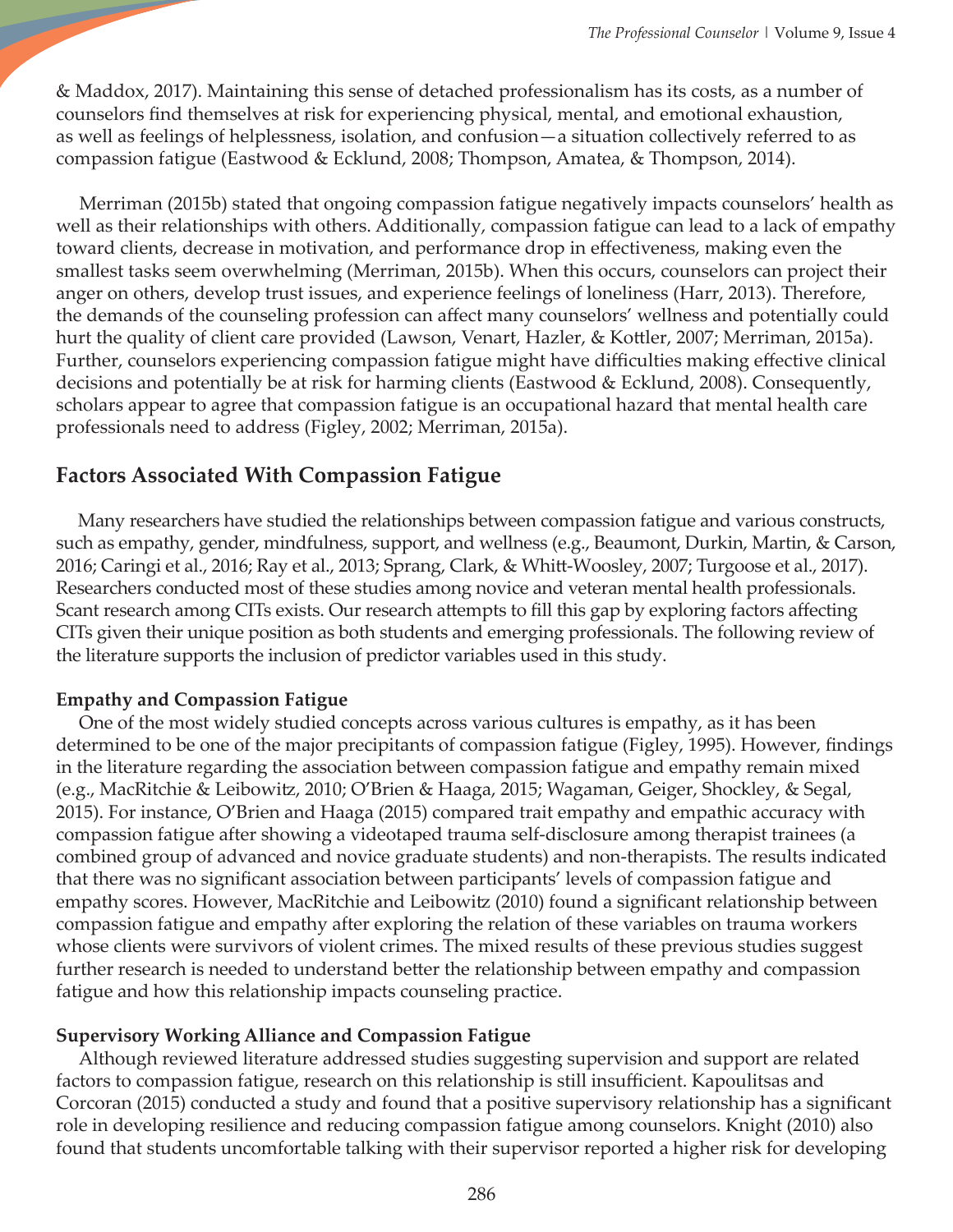compassion fatigue. Additionally, organizational support appears to reduce compassion fatigue, whereas an absence of support increases practitioners' and interns' risk of developing compassion fatigue symptoms (Bride, Jones, & MacMaster, 2007). Given the intense need for support and guidance CITs need during their initial work with clients, it is expected that those students who do not actively work with their supervisors can struggle and be more vulnerable for compassion fatigue.

## **Wellness, Resilience, and Compassion Fatigue**

 Although counselors are encouraged to practice self-care activities to continue to enhance personal well-being (American Counseling Association [ACA], 2014; Coaston, 2017; H. L. Smith, Robinson, & Young, 2008), not all CITs can balance caring for self and others. When CITs do not receive training in the protective factors for compassion fatigue, they risk becoming more vulnerable to violating the ACA code of ethics (Merriman, 2015a; Merriman, 2015b). Kapoulitsas and Corcoran (2015) and Skovholt and Trotter-Mathison (2016) highlighted the importance of resilience and self-care activities as protective factors for compassion fatigue. Wood et al. (2017) evaluated the effectiveness of a mobile application called Provider Resilience to reduce compassion fatigue scores of mental health professionals. After a month of utilization, the results indicated that the application was effective in reducing compassion fatigue. Additionally, Lawson and Myers (2011) conducted a study with professional counselors to examine counselor wellness about compassion fatigue and found a negative correlation between total wellness scores and compassion fatigue scores. As CITs balance academic, family, and work demands, the probability of decreased wellness and a corresponding increase in compassion fatigue exists.

# **Compassion Fatigue Among CITs**

 Most CITs are often unable to master all counselor competencies (Rønnestad & Skovholt, 2013), and therefore they might not know how to deal with possible stressors and the emotional burden of their work (Star, 2013). Although they are learning counseling skills to provide the best care possible to clients, CITs may find themselves working with seriously troubled or traumatized clients without obtaining quality supervision and support (Skovholt & Trotter-Mathison, 2016). Lack of skills and resources increases the likelihood of CITs developing compassion fatigue (Merriman, 2015b). However, there is a lack of focus in compassion fatigue education on preparing CITs to manage compassion fatigue symptoms (Merriman, 2015a). Although scholars have examined compassion fatigue among counselors, there is still a dearth of studies investigating the level of compassion fatigue among CITs and addressing its protective factors within this population (Beaumont et al., 2016; Blount, Bjornsen, & Moore, 2018; Thompson et al., 2014). Subsequently, further research is needed to understand better potential protective factors that can be enhanced to offset the negative impact of compassion fatigue on CITs and the counseling process. Thus, with this study, we aimed at assessing the relationship between resilience, wellness, supervisory working alliance, empathy, and compassion fatigue among CITs in the United States. To accomplish this goal, we sought to answer the following research questions: (1) What is the prevalence of compassion fatigue among CITs? and (2) Do empathy, supervisory working alliance, resilience, and wellness significantly predict levels of compassion fatigue among CITs?

# **Method**

## **Participants**

 Participants recruited for this study consisted of master's-level counseling students who are at least 18 years of age and enrolled in an internship course in the United States through mostly professional listservs (e.g., Counselor Education and Supervision Network Listserv [CESNET-L], Texas Association for Counselor Education and Supervision Network Listserv [TACESNET-L], Counseling Graduate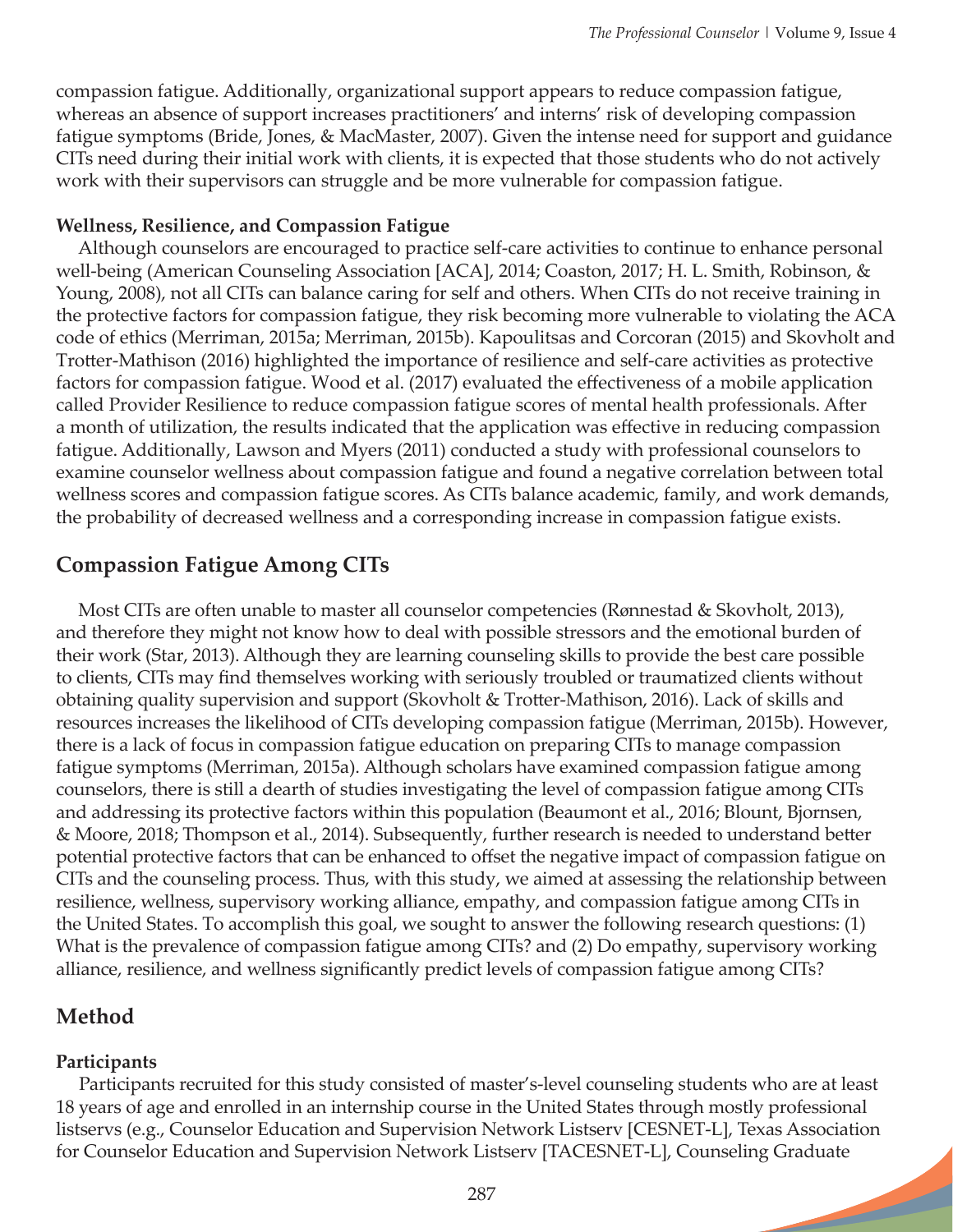Student Network [COUNSGRADS]). Because of the impossibility of knowing how many individuals received the email invitation, we were unable to calculate and determine a response rate. Accordingly, a total of 114 CITs initially agreed to participate in this study. Before data analysis, we inspected the data set for possible entry errors and missing data. After the inspection, we excluded 28 participants from all subsequent data analyses resulting in the reduced sample of 86 CITs used to address our research questions. Overall, the sample consisted of 78 female (90.7%) and eight male (9.3%) participants, and the mean age of the participants was 32.89 years (*SD* = 9.72) with participants' ages ranging between 21 and 62 years. Participants were from diverse ethnic and racial backgrounds, with the sample consisting of White (*n* = 48, 55.8%), Hispanic/Latino (*n* = 18, 20.9%), Black/African American (*n* = 12, 14.0%), and Asian (*n* = 5, 5.8%) CITs. Three participants (3.5%) listed their ethnicities as "other" when providing demographic information. Participants reported their program enrollment as follows: clinical mental health counseling program (*n* = 47, 54.7%); school counseling program (*n* = 23, 26.7%); marriage, couple, and family counseling program (*n* = 4, 4.7%); college counseling and student affairs program (*n* = 3, 3.5%); addiction counseling program (*n* = 2, 2.3%); and other programs (*n* = 7, 8.1%). Additionally, most of the participants (*n* = 73, 84.9%) reported enrollment in a CACREP-accredited program with the remaining participants (*n* = 13, 15.1%) enrolled in a non–CACREP-accredited program.

## **Procedure**

 Upon receiving institutional review board approval, we recruited participants from different institutions with the primary researcher contacting professional colleagues at various departments to disseminate the online survey link to potential participants during the 2017 summer and fall semesters. We also recruited participants through professional listservs (e.g., CESNET-L, TACESNET-L, COUNSGRAD), with listserv participants being provided the same informed consent and survey link through a secure website. The survey completion process took approximately 15–20 minutes.

## **Measures**

 We used the following self-administered survey questionnaires and a separate demographic data sheet in our data collection.

 **Professional Quality of Life Scale (ProQOL).** This scale is designed to measure the mental and emotional consequences of working with individuals who experienced trauma or painful events (Stamm, 2010). The ProQOL includes two main traits, Compassion Satisfaction (positive) and Compassion Fatigue (negative). Compassion Satisfaction is related to the joy individuals develop when they do their work well (Stamm, 2010). Compassion Fatigue consists of two subscales: Secondary Traumatic Stress (STS) and Burnout. Scholars have defined STS as an emotional state that occurs when an individual becomes upset or traumatized as a result of their exposure to victim experiences (Figley, 2002). The second part of Compassion Fatigue is Burnout, which is a multidimensional syndrome related to the social work environment. Burnout could be related to work overload, lack of control, insufficient rewards, unfairness, and value conflict at a workplace (Skovholt & Trotter-Mathison, 2016).

 The ProQOL is a 30-item Likert-type self-report assessment with responses of *never, rarely, sometimes, often,* and *very often* for each item*.* A sample item is "I feel depressed because of the traumatic experiences of the people I [help]." This assessment has 10 questions per each of three main scales measuring separate constructs. However, the Compassion Fatigue scale includes two of these constructs, which are the Burnout and the STS scales. According to Stamm (2010), the ProQOL has good construct validity, as researchers have noted its efficacy in over 200 published articles. Finally, alpha coefficient values for the Burnout and STS scales were .75 and .81, respectively (Stamm, 2010), and are similar (.72 and .79) to the Cronbach's alpha values from the current study presented in Table 1.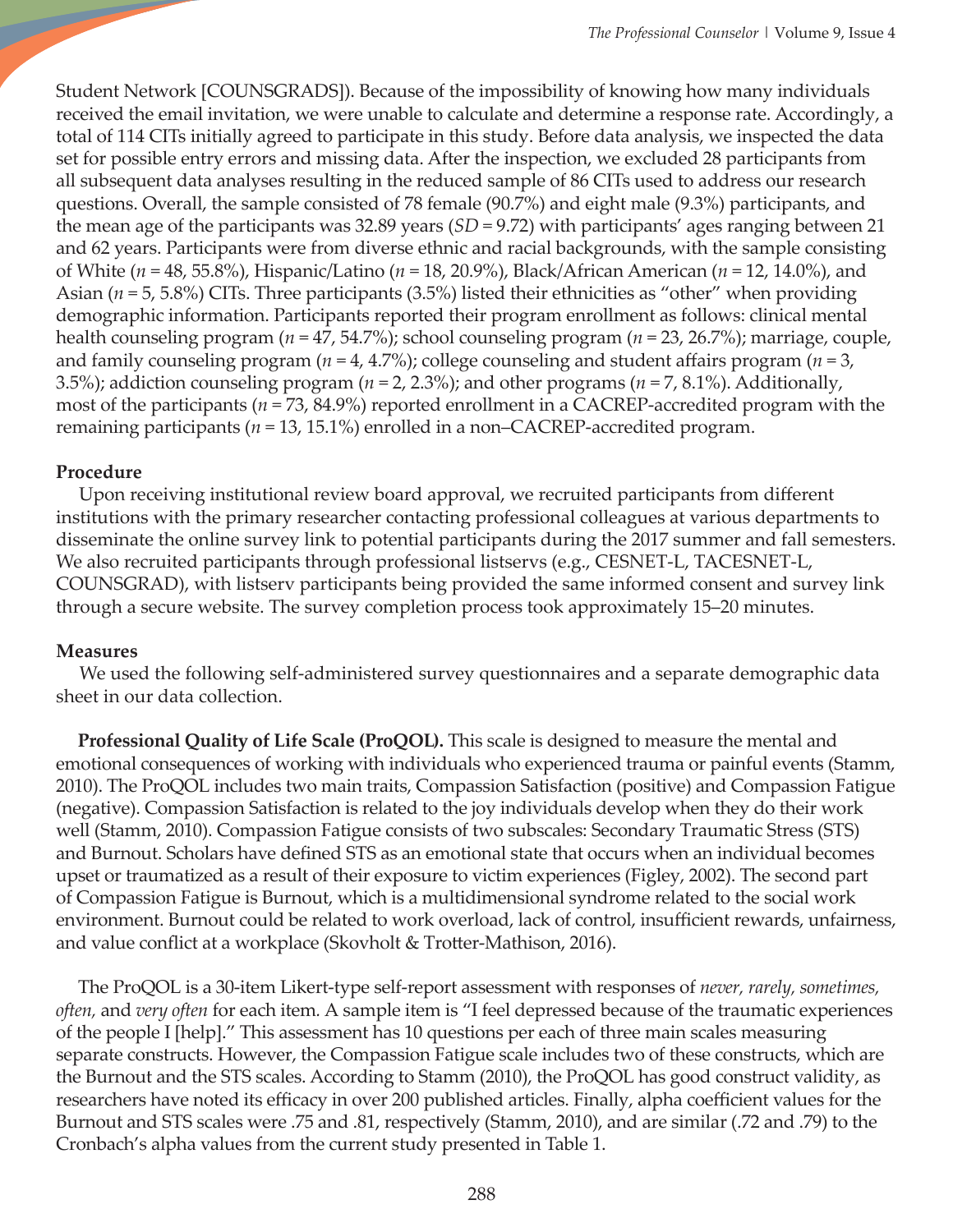**Section** 

#### Table 1

|                                     |       |           |      | Range |             |          |
|-------------------------------------|-------|-----------|------|-------|-------------|----------|
| Variable                            | М     | <b>SD</b> | Min  | Max   | <b>Skew</b> | $\alpha$ |
| <b>Compassion Fatigue</b>           | 41.48 | 8.03      | 22   | 60    | .19         |          |
| BO                                  | 21.34 | 4.38      | 12   | 32    |             | .72      |
| <b>STS</b>                          | 20.14 | 4.96      | 10   | 38    |             | .79      |
| Empathy                             | 21.86 | 4.12      | 9    | 28    | $-.51$      | .80      |
| <b>Supervisory Working Alliance</b> | 5.82  | .97       | 2.16 | 7     | 1.26        |          |
| CF                                  | 6.65  | 1.30      | 2.17 | 8.17  |             | .90      |
| R                                   | 5.80  | .96       | 2.33 | 7     |             | .93      |
| Resilience                          | 3.43  | .79       | 1    | 4.67  | $-.74$      | .89      |
| Wellness                            | 47.58 | 6.23      | 27   | 56    | $-1.39$     | .86      |

## *Descriptive Statistics of the Study Variables (N = 86)*

*Note*. BO = Burnout; STS = Secondary Traumatic Stress; CF = Client Focus; R = Rapport

 **Interpersonal Reactivity Index (IRI).** Davis (1983) developed the IRI to measure the reactions of a person to other individuals' observed experiences. The 28-item instrument has four subscales: Empathic Concern, Perspective Taking, Fantasy, and Personal Distress (Davis, 1983). Researchers report separate subscale scores, as a total score for the instrument has not been recommended (Davis, 1983). In this study, we only used the Empathic Concern subscale to collect data regarding empathy scores of CITs.

 Davis (1983) described empathic concern as an emotional response, such as compassion and sympathy, to someone else in need. The 7-item subscale is a self-report assessment with a 5-point Likert-type scale, ranging from *Does not describe me well* to *Describes me very well*. A sample item is "I am often quite touched by things that I see happen." An alpha coefficient of .77 has been reported for the Empathic Concern subscale (Péloquin & Lafontaine, 2010), while the Cronbach's alpha value of the IRI in the current study was .80.

 **Supervisory Working Alliance Inventory: Trainee Form (SWAI-T).** Efstation, Patton, and Kardash (1990) developed this inventory to measure supervisees' perceptions about the effectiveness of the working relationship with their supervisors, and we used the SWAI-T to measure the construct of the supervisory working alliance. With a total of 19 items, the self-report assessment includes a 7-point Likert-type scale with responses ranging from *almost never* to *almost always*. A sample item is "When correcting my errors with the client, my supervisor offers alternative ways of intervening with the client." The SWAI-T has two subscales – Client Focus and Rapport – and the Cronbach alpha coefficients of these scales were .77 and .90, respectively (Efstation et al., 1990). For the current study, we calculated Cronbach alpha values of .90 for the Client Focus subscale and .93 for the Rapport subscale. Because some researchers have found high correlations between these two subscales, they decided to combine them in their studies (e.g., Ganske, 2007; White & Queener, 2003). Therefore, in this study, after conducting a correlation analysis with the subscale scores, we also chose to combine subscales as the results of subscale scores were highly correlated.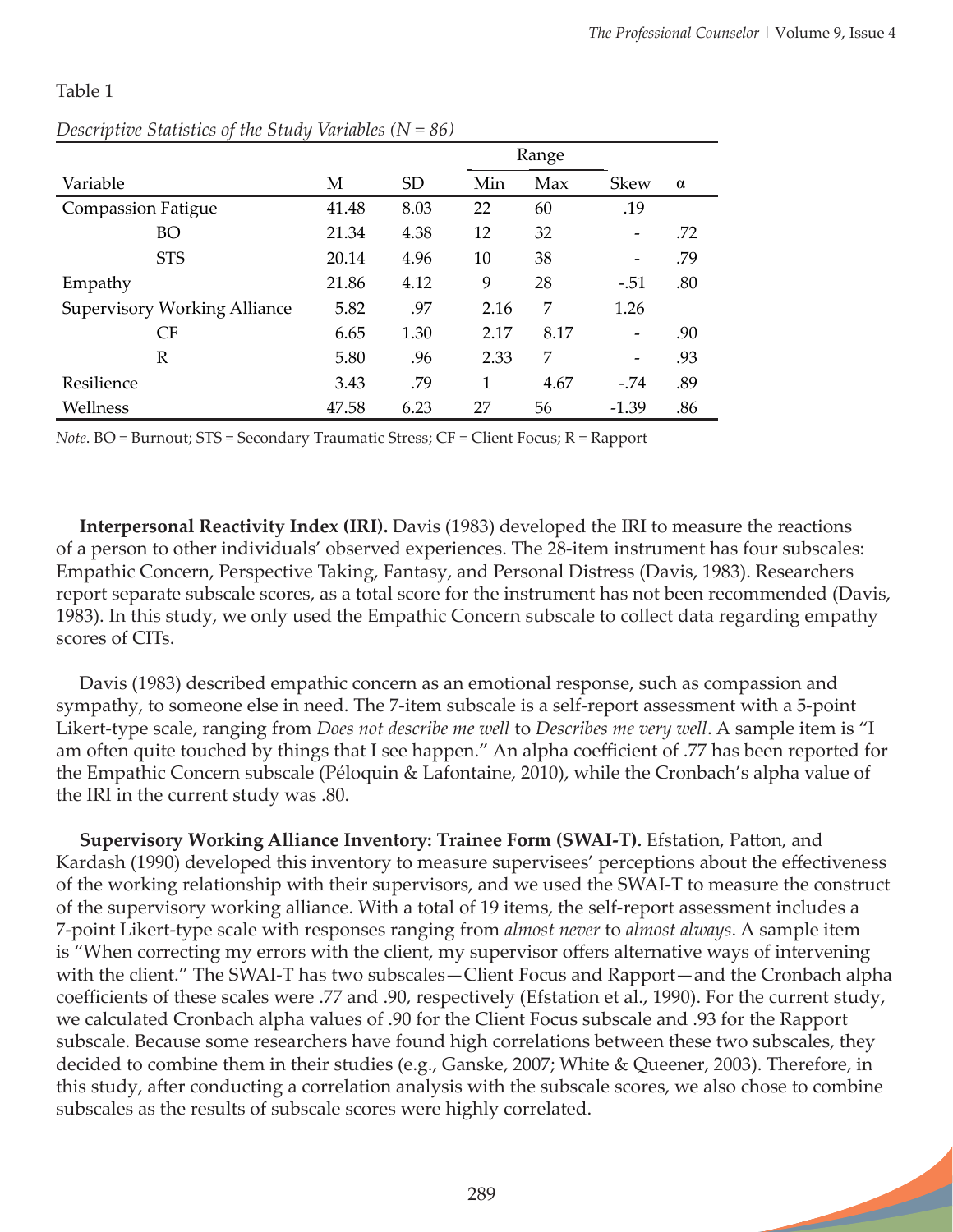**Brief Resilience Scale (BRS).** The BRS was developed to measure a person's ability to recover from stress and cope with challenging situations (B. W. Smith et al., 2008). The BRS is used to measure the construct of resilience. As a 6-item self-report assessment, the BRS includes a 5-point Likert-type scale with responses ranging from *strongly disagree* to *strongly agree*. A sample item is "I usually come through difficult times with little trouble." B. W. Smith and colleagues (2008) reported that the Cronbach's alpha values of the BRS range from .80 to .91, and we calculated a Cronbach alpha of .89 for the current study.

 **Flourishing Scale (FS).** The FS was designed to measure individuals' self-perceived success in areas like optimism and relationships (Diener et al., 2010) and used to measure the construct of wellness in this study. The FS is an 8-item self-report assessment with a 7-point Likert-type scale with responses ranging from *strongly disagree* to *strongly agree* (Diener et al., 2010). A sample item is "I lead a purposeful and meaningful life." Diener and colleagues (2010) reported moderately high reliability with a .87 Cronbach's alpha coefficient, and in the current study, the FS had a Cronbach alpha of .86.

## **Data Analysis**

 **Statistical power analysis.** We used an a priori type of the G\*Power to set the minimum number of participants needed to detect statistical power for this research design. Based on an alpha of .05, a power level of .90, and four predictors (Faul, Erdfelder, Buchner, & Lang, 2009), the computation results suggested that a minimum of 73 participants was required to detect statistical significance with at least a moderate size effect (.15). We had 86 participants, suggesting adequate power.

 **Preliminary analyses.** We analyzed all data using the Statistical Package for the Social Sciences, Version 20 (SPSS; IBM Corporation, 2011). Before addressing our stated research questions, we cleaned the dataset and addressed missing data. We did not observe any pattern between missing data points. Therefore, the type of missing data was completely random, which was addressed using the series of mean function within the SPSS. Next, we calculated descriptive statistics and alpha coefficients for each scale used in the study (see Table 1). Before performing hierarchical regression analyses, we tested all associated model assumptions. First, we examined study variables based on their types and concluded each utilized a continuous scale. We then assessed normality with the Shapiro-Wilk test of normality (*W* > .05), indicating data was normally distributed for the dependent variable. To identify outliers, we examined boxplots. Although there were a few mild outliers, no extreme scores were detected. We assessed linearity and homoscedasticity through inspection of standardized residual plots. To assess for the assumption of multicollinearity, we examined the correlation matrix of study variables to determine if any correlated highly. According to Field (2013), correlations above .80 are considered high and may indicate the presence of multicollinearity. In the present study, none of the correlation coefficients were above .50 (see Table 2). Collectively, these findings indicated no evidence suggesting any of the model assumptions had been violated. As a result, the dataset was deemed appropriate for analysis using a hierarchical regression design.

 **Primary analysis.** Descriptive statistics were calculated to organize the data by producing means, mode, median, standard deviations, and minimum and maximum scores for the study variables (Field, 2013). Individually, we reviewed descriptive statistics for the compassion fatigue variable, and results were reported to address the first research question. Next, we performed a three-step hierarchical linear regression to address the second research question.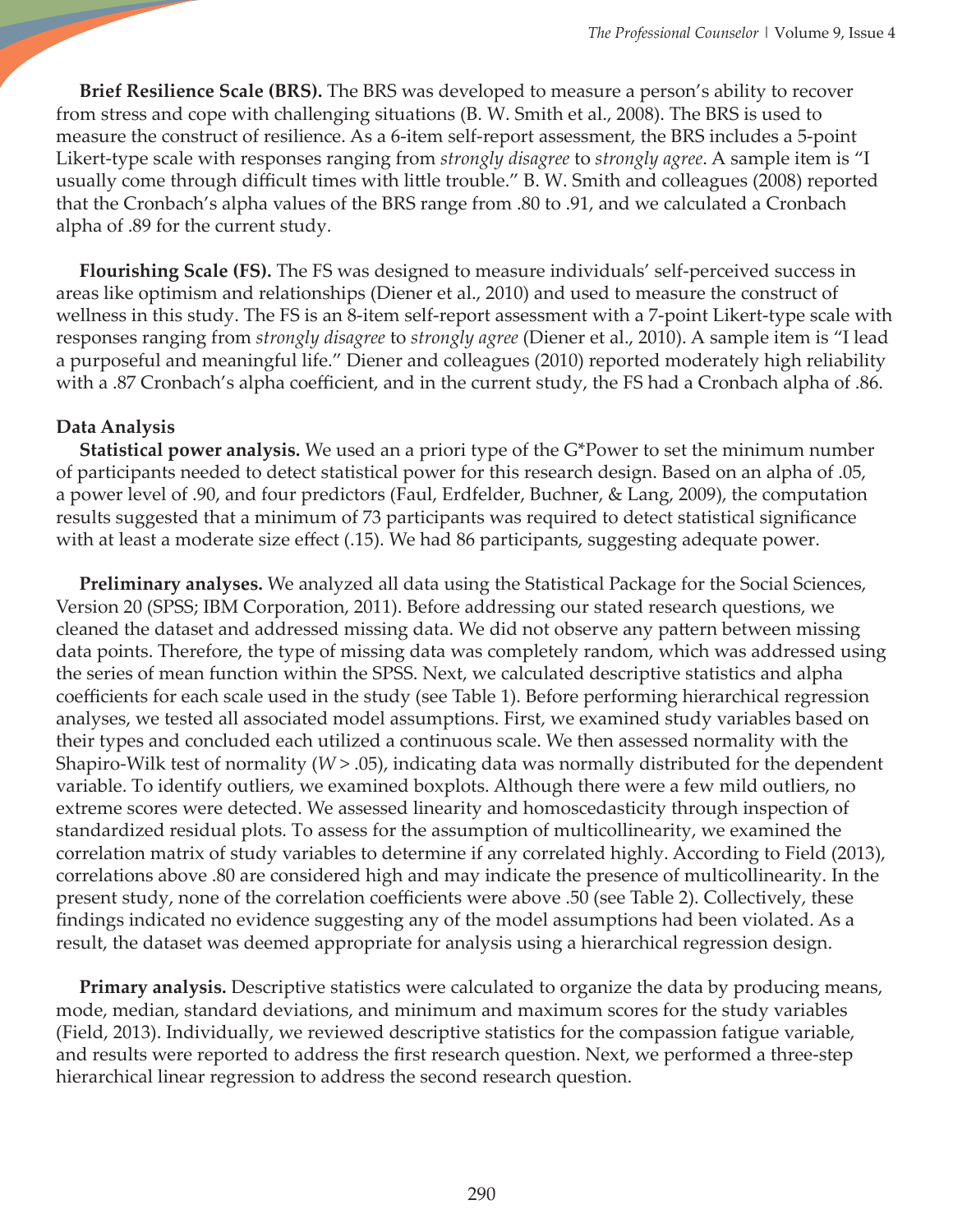**Septiment** 

## Table 2

| Intercorretations for Scores on the Stuay variables |            |                 |        |                          |         |  |
|-----------------------------------------------------|------------|-----------------|--------|--------------------------|---------|--|
|                                                     | Variable   |                 |        |                          |         |  |
|                                                     | ProQOL-CF  | $\qquad \qquad$ |        |                          |         |  |
| 2.                                                  | SWAIT-T    | .04             |        |                          |         |  |
| 3.                                                  | IRI-EC     | $-.06$          | .04    | $\overline{\phantom{a}}$ |         |  |
| 4.                                                  | <b>BRS</b> | $-.47**$        | $-.09$ | $-.11$                   |         |  |
| 5.                                                  | FS         | $-45**$         | 12     | $.25*$                   | $.35**$ |  |

#### *Intercorrelations for Scores on the Study Variables*

*Note*. *N* = 86; ProQOL = Professional Quality of Life (Compassion Fatigue [CF] subscale score is presented); IRI = Interpersonal Reactivity Index (Empathic Concern [EC] subscale score is presented); SWAI-T = Supervisory Working Alliance Inventory: Trainee Form; BRS = Brief Resilience Scale; FS = Flourishing Scale.  $*$ p < .05.  $*$  $*$ p < .01.

# **Results**

 Compassion fatigue scores of CITs represent the sum of scores of all items on the STS and Burnout subscales. According to the ProQOL administration manual (Stamm, 2010), individuals scoring below 22 may indicate little or no issues with Burnout and STS, while scores between 23 and 41 indicate moderate levels of Burnout and STS, and scores above 42 indicate higher levels of Burnout and STS. For this sample, participants' Burnout scores ranged from 12 to 32 with a mean of 21.34 (*SD* = 4.38), and STS scores ranged from 10 to 38 with a mean of 20.14 (*SD* = 4.96). These results indicated a low risk of both Burnout and STS among CITs.

 To address the second research question, we performed a three-step hierarchical linear regression analysis. With this analysis, we aimed to assess the association between resilience, wellness, supervisory working alliance, empathy, and compassion fatigue. We chose to implement a hierarchical multiple regression analysis because scholars previously have highlighted the essential relationship between empathy, supervision, and compassion fatigue (Figley, 2002; MacRitchie & Leibowitz, 2010). In the first step, empathy scores entered the model as a predictor variable, as Figley (1995) stated that empathy is one of the main factors contributing to compassion fatigue. However, among this sample, we found that empathy was not a significant predictor of compassion fatigue: *F*(1, 84) = .2, *p* = .66 , *R2 =* .002 (adjusted  $R^2$  = -.01). Then, we added supervisory working alliance scores to the model in the second step, as both Knight (2010) and Miller and Sprang (2017) emphasized the importance of supervisory support for mental health practitioners. Results revealed that the supervisory working alliance variable also was not a significant predictor of compassion fatigue:  $F(2, 83) = .16$ ,  $p = .85$ ,  $R^2 = .004$  (adjusted  $R^2 = .02$ ). In the third step, resilience and wellness scores were entered into the model to determine whether these variables significantly improved the amount of explained variance in compassion fatigue. Results showed that this combination of variables significantly predicted 26% of the variance in compassion fatigue:  $F(4, 81) = 8.57$ ,  $p < .001$ ,  $R^2 = .30$ . Therefore, it was concluded that CITs with greater wellness and resilience reported developing less compassion fatigue (see Table 3).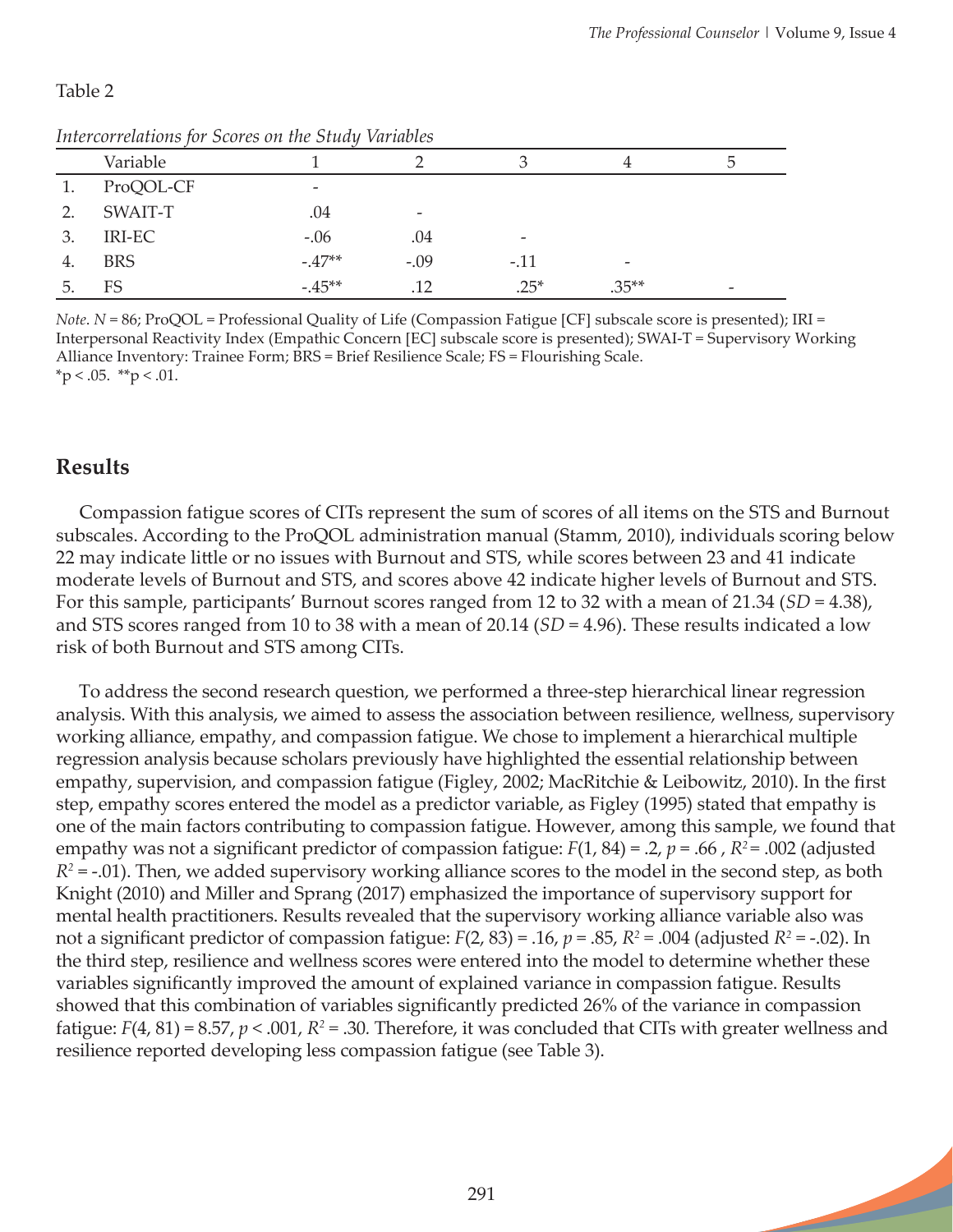## Table 3

| Variables |            | B       | <b>SEB</b> | β       | $R^2$  | $\Delta R^2$ |
|-----------|------------|---------|------------|---------|--------|--------------|
| Step 1    |            |         |            |         | .002   | $-.01$       |
|           | Empathy    | $-.09$  | .21        | $-.05$  |        |              |
| Step 2    |            |         |            |         | .004   | $-.02$       |
|           | Empathy    | $-.10$  | .21        | $-.05$  |        |              |
|           | <b>SWA</b> | .33     | .91        | .04     |        |              |
| Step 3    |            |         |            |         | $.30*$ | .26          |
|           | Empathy    | $-.03$  | .19        | $-.02$  |        |              |
|           | <b>SWA</b> | .36     | .78        | .04     |        |              |
|           | Wellness   | $-.39$  | .14        | $-.30*$ |        |              |
|           | Resilience | $-3.66$ | 1.05       | $-.36*$ |        |              |

*Hierarchical Regression Analysis Results for Variables Predicting Compassion Fatigue* 

*Note*. SWA = Supervisory Working Alliance  $*$ p < .05.

# **Discussion**

 In this study, CITs reported having a low risk of compassion fatigue. When we examined the Burnout and STS scores separately, the main contributors of compassion fatigue (Stamm, 2010), both subscale scores indicated participants having a low risk for STS and Burnout. This finding is similar to results found by Beaumont and colleagues (2016) in their study of compassion fatigue, burnout, selfcompassion, and well-being relationships among student counselors and student cognitive behavioral psychotherapists. According to their research findings, a total of 54 student participants reported high scores on self-compassion and well-being and reported less compassion fatigue and burnout (Beaumont et al., 2016).

 One of the goals of this study was to seek understanding of whether wellness and resilience explain a statistically significant amount of variance in compassion fatigue among CITs after accounting for empathy and supervisory working alliance. The results indicated that empathy and supervisory working alliance were not significant predictors of compassion fatigue. Regarding empathy and compassion fatigue relation results, the findings of this study did not support Figley's (1995) assumption of empathy as one of the main contributors to compassion fatigue. This result also is inconsistent with Wagaman and colleagues' (2015) results indicating a significant association between empathy and compassion fatigue among social workers. However, current results aligned with those studies that found no correlation between empathy and compassion fatigue (e.g., O'Brien & Haaga, 2015; Thomas & Otis, 2010). An explanation of the variability between this inquiry and previous studies might lie with the difference between participants' field of study and measurement differences. Also, none of the previous studies used CITs solely as their sample, nor used a similar way to measure the construct of empathy. Additionally, CITs would have less experience working with clients compared to experienced counselors, and thus less time for feelings of compassion fatigue to build.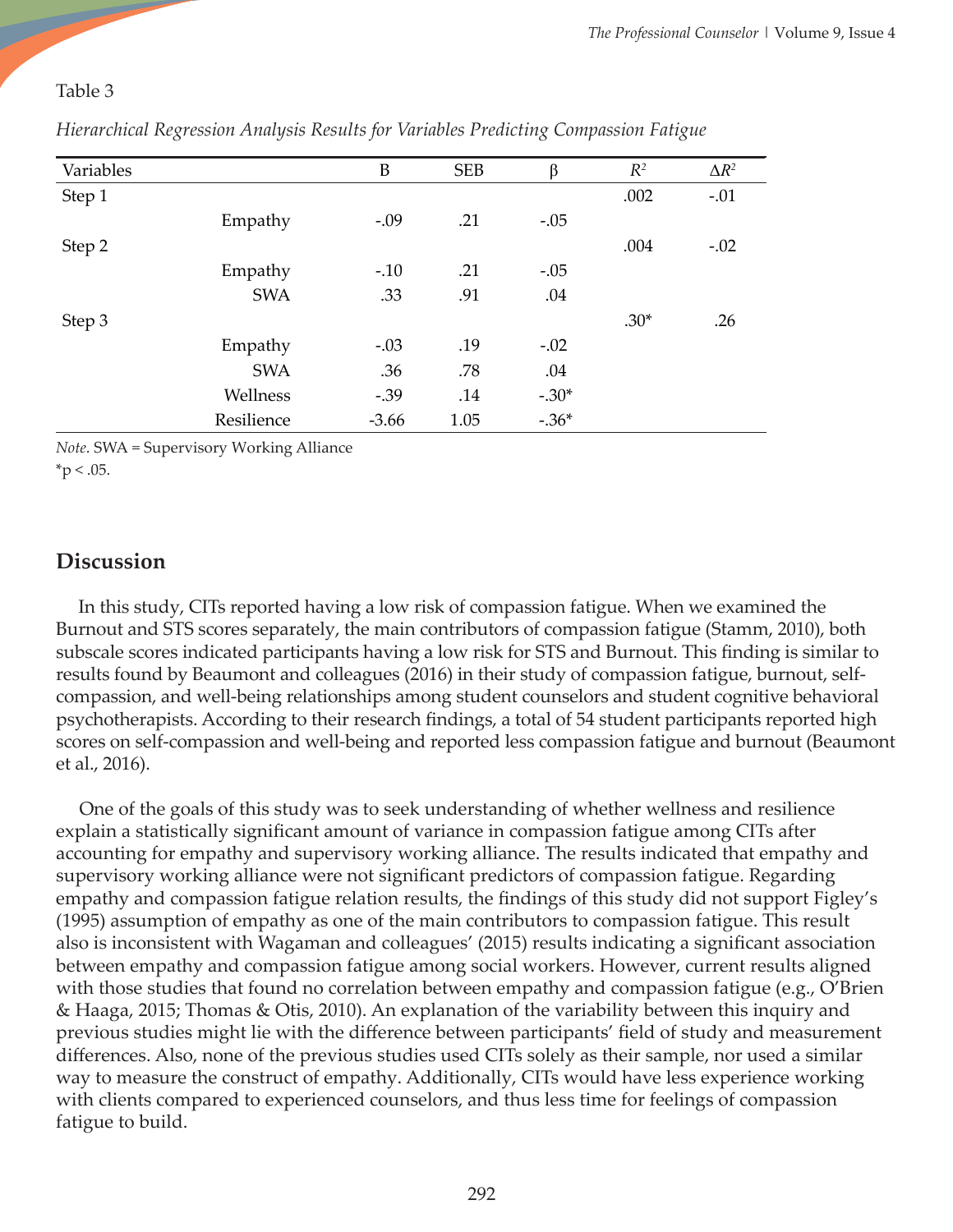Although scholars addressed the importance of supervision and supervisory working alliance to help prevent compassion fatigue (Kapoulitsas & Corcoran, 2015; Merriman, 2015a), this study's results indicated supervisory working alliance was not a significant predictor of compassion fatigue among CITs. Like current results, Ivicic and Motta (2017) and Williams, Helm, and Clemens (2012) found no statistically significant association between supervisory working alliance and compassion fatigue among mental health practitioners. It is noteworthy that these studies highlighting the importance of supervision and the supervisory relationship are qualitative in design, and participants did not consist solely of CITs. Additionally, their results emphasized the importance of supervision as support to counter the negative impact of trauma exposure (Kapoulitsas & Corcoran, 2015; Ling, Hunter, & Maple, 2014). According to the current study results, CITs did not report experiencing a high level of compassion fatigue. This finding could be interpreted as CITs not yet feeling the need for supervisory support to help with compassion fatigue.

 Results also indicated that resilience and wellness were significant predictors of compassion fatigue among CITs. In other words, when reflecting on both the regression and correlation results, CITs with greater resilience and wellness reported lower scores of compassion fatigue and these results were consistent with Tosone, Minami, Bettmann, and Jasperson's (2010) research findings. Regarding a wellness and compassion fatigue relationship, Beaumont and colleagues (2016) conducted a study with student counselors and student cognitive behavioral psychotherapists. The results of Beaumont et al.'s study revealed that individuals with high scores of self-compassion and well-being reported having less compassion fatigue and burnout. Thomas and Morris (2017) also highlighted the significance of selfcare and well-being not only for preventing and helping to manage the potentially damaging impact of practice, but also for facilitating the counselor's personal and professional growth.

# **Implications for Counselor Educators and Supervisors**

 The research findings provide data-driven results regarding compassion fatigue among CITs that have meaningful implications for counselor educators and supervisors. Present study results revealed that CITs indicated experiencing a low risk of compassion fatigue. However, raising awareness on this issue may still help CITs as a preventative measure to cope with possible compassion fatigue experience in the future. To address this issue, counselor educators may consider raising awareness on this topic by reviewing current counseling program curricula to add discussion questions related to compassion fatigue and its empirically predictive factors—wellness and resilience. Roach and Young (2007) stated that students in counseling programs reported group counseling, counseling techniques, legal and ethical issues, practicum, and wellness courses as contributing most to their knowledge and skills regarding wellness. Therefore, counselor educators might use different assignments, including group discussions, projects, and role-playing exercises, to open a discussion about the compassion fatigue phenomenon and the relation with its predictive factors and these courses. Counselor educators may also use the ProQOL scale as an assignment in an assessment and testing course to inform CITs about how to use this instrument as a self-monitoring aid. For example, professional counselors may feel overwhelmed because of working with trauma survivors after graduation and start noticing compassion fatigue symptoms in themselves. These individuals may self-administer the ProQOL scale to determine whether they have developed compassion fatigue. Additionally, in a practicum or an internship course, CITs may fill out the ProQOL as part of their continuing personal wellness plan by comparing personal results over time and sharing their thoughts and reflections about the results.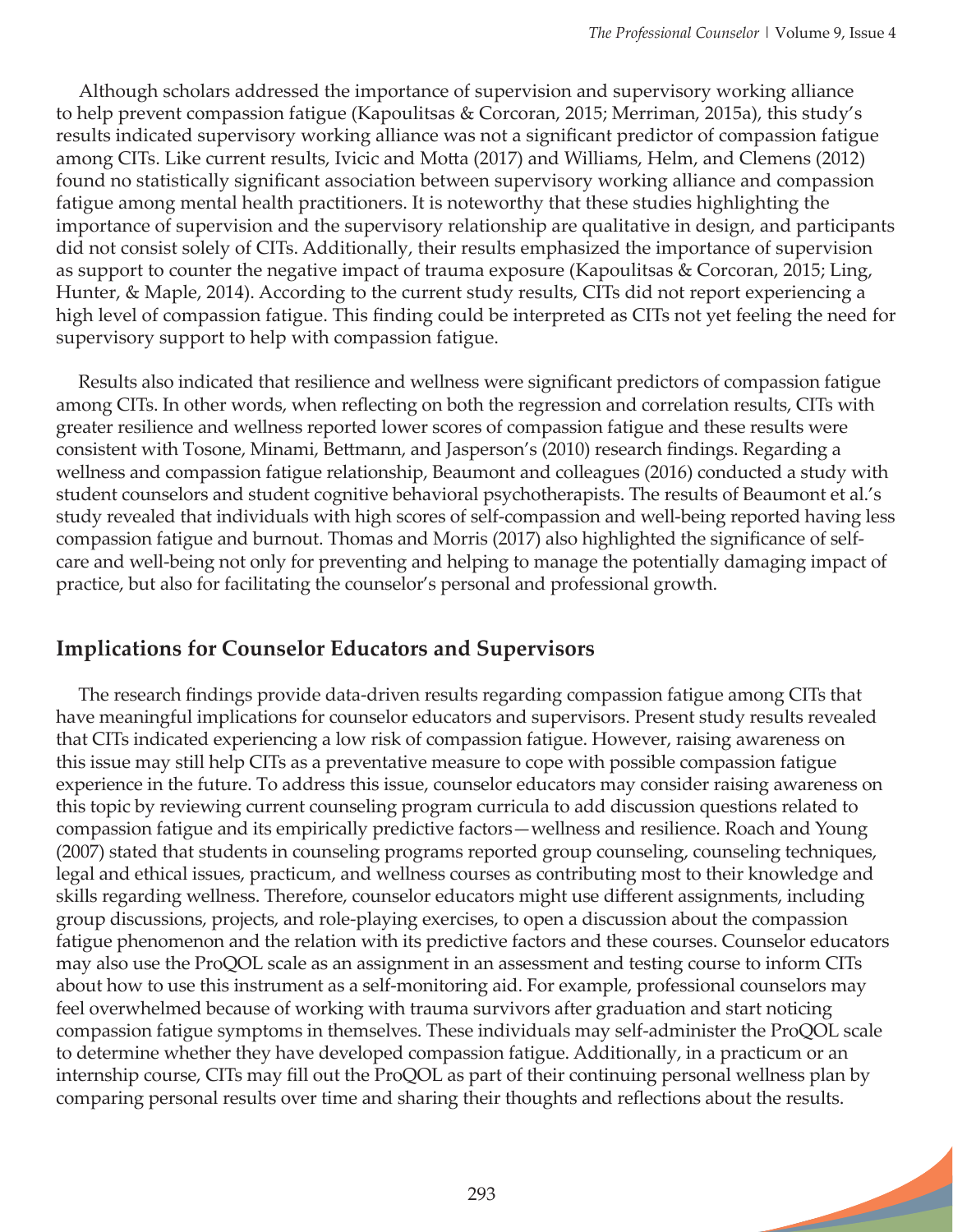Supervisors need to find ways to raise awareness of compassion fatigue and its protective factors with CITs. For instance, during internship experience, supervisors may develop a site training including compassion fatigue awareness for CITs, as CITs should be prepared for the possible emotional and psychological consequences in working with trauma survivors. Student counselors also should be encouraged to advocate for themselves when they notice symptoms of compassion fatigue. Supervisors might consider the administration of the ProQOL scale regularly to assess both organizational and individual risks (Newell & MacNeil, 2010). Additionally, supervisors can use the ProQOL scale with their supervisees to start a conversation about compassion fatigue. Although the ProQOL is not a diagnostic test, the 30-item self-report scale can be utilized readily as a conversation starter in supervision sessions.

 The results suggested that empathy and supervisory working alliance did not predict CITs' compassion fatigue level. However, wellness and resilience are significantly related to contributing to it. Therefore, both counselor educators and supervisors might consider enhancing CITs' resilience and wellness a worthwhile endeavor. For example, Miller and Sprang (2017) developed a componentbased practice and supervision model to reduce compassion fatigue for use in training, supervision, and clinical practice. A tool like this one can be added to existing training curricula and supervision practice to improve CITs' resilience and wellness.

#### **Limitations**

 The results of this study aim to provide greater clarity regarding the predictive factors of compassion fatigue among CITs. However, interpretation of results should take into consideration the limitations that emerged because of uncontrollable influences and choices we made. The study was limited in its ability to represent all CITs throughout the United States, as we utilized a convenience sampling approach. Additionally, we gathered data through self-report questionnaires, which introduce the possibility of response bias in the findings. Although we assumed participants answered each question honestly, they might not have been honest in their responses because of the fear of being perceived as weak or less competent. It is important to note that being in an internship class might also increase participants' interest in the profession as they currently are engaged in the practice of counseling. Therefore, participants might have had a higher level of enthusiasm and reported less compassion fatigue. Also, individuals who suffer from compassion fatigue might have preferred not to respond to these items. Finally, although participants were enrolled in an internship class, each participant may have different numbers of hours of client experience.

## **Future Directions for Research**

 Additional research should be conducted to expand and clarify the current research findings of compassion fatigue among CITs. A phenomenological study using a qualitative research method is recommended to expand the findings of this current study. Future researchers may use the ProQOL scale to assess CITs' level of compassion fatigue and then conduct interviews with the volunteer participants reporting a higher level of compassion fatigue to better understand CITs' experience with compassion fatigue and its contributing factors. The data collected through a qualitative study may provide greater insight into the phenomenon of compassion fatigue among CITs. Additionally, researchers can replicate the present study with early-career counselors who have recently graduated, because of the noted intensity of those first years after graduation (Skovholt & Trotter-Mathison, 2016). Therefore, future researchers exploring novice counselors' experiences with compassion fatigue will help counselor educators and supervisors better understand when counselors may start developing compassion fatigue symptoms, as well as how they cope with the symptoms.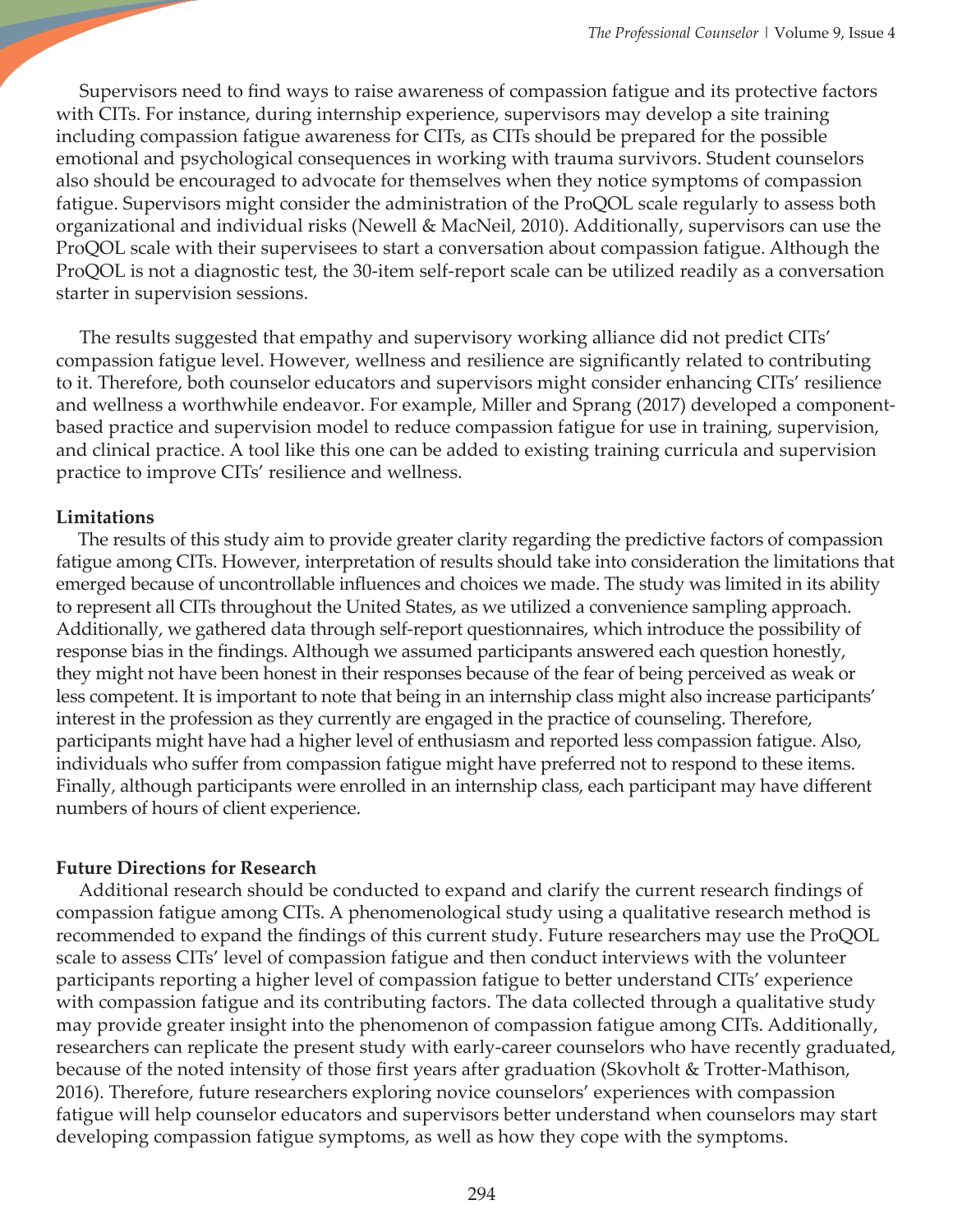**Septiment** 

# **Conclusion**

 CITs may struggle when they continuously hear painful stories of clients because of a lack of experience, skillset, or support (Skovholt & Trotter-Mathison, 2016). Researchers have described this experience as compassion fatigue. With this study, we aimed to provide a better understanding of the predictive factors of compassion fatigue among CITs. Using data-driven research results to determine ways to work with CITs on compassion fatigue and its predictive factors can be beneficial in preventing compassion fatigue symptoms from an early onset. CITs may take precautionary measures to ensure they remain enthusiastic and energized by the work they do. Further, implications of the current study may help CITs start their professional careers better prepared to provide their clients with the optimal care needed throughout the counseling relationship by minimizing compassion fatigue.

*Conflict of Interest and Funding Disclosure*  The authors reported no conflict of interest or funding contributions for the development of this manuscript.

# **References**

American Counseling Association. (2014). *ACA code of ethics*. Alexandria, VA: Author.

- Beaumont, E., Durkin, M., Martin, C. J. H., & Carson, J. (2016). Measuring relationships between selfcompassion, compassion fatigue, burnout and well‐being in student counsellors and student cognitive behavioural psychotherapists: A quantitative survey. *Counselling & Psychotherapy Research*, *16*, 15–23. doi:10.1002/capr.12054
- Blount, A. J., Bjornsen, A. L., & Moore, M. M. (2018). Work values, occupational engagement, and professional quality of life in counselors-in-training: Assessments in a constructivist-based career counseling course. *The Professional Counselor*, *8*, 60–72. doi:10.15241/ajb.8.1.60
- Bride, B. E., Jones, J. L., & MacMaster, S.A. (2007). Correlates of secondary traumatic stress in child protective services workers. *Journal of Evidence-Based Social Work*, *4*(3/4), 69–80. doi:10.1300/J394v04n03\_05
- Caringi, J. C., Hardiman, E. R., Weldon, P., Fletcher, S., Devlin, M., & Stanick, C. (2017). Secondary traumatic stress and licensed clinical social workers. *Traumatology*, *23*(2), 186–195. doi:10.1037/trm0000061
- Coaston, S. C. (2017). Self-care through self-compassion: A balm for burnout. *The Professional Counselor*, *7*, 285– 297. doi:10.15241/scc.7.3.285
- Davis, M. H. (1983). Measuring individual differences in empathy: Evidence for a multidimensional approach. *Journal of Personality and Social Psychology*, *44*, 113–126. doi:10.1037/0022-3514.44.1.113
- Diener, E., Wirtz, D., Tov, W., Kim-Prieto, C., Choi, D., Oishi, S., & Biswas-Diener, R. (2010). New measures of well-being: Flourishing and positive and negative feelings. *Social Indicators Research*, *39*, 247–266. doi:10.1007/978-90-481-2354-4\_12
- Eastwood, C. D., & Ecklund, K. (2008). Compassion fatigue risk and self-care practices among residential treatment center childcare workers. *Residential Treatment for Children & Youth*, *25*, 103–122. doi:10.1080/08865710802309972
- Efstation, J. F., Patton, M. J., & Kardash, C. M. (1990). Measuring the working alliance in counselor supervision. *Journal of Counseling Psychology*, *37*, 322–329. doi:10.1037/0022-0167.37.3.322
- Faul, F., Erdfelder, E., Buchner, A., & Lang, A.-G. (2009). Statistical power analyses using G\*Power 3.1: Tests for correlation and regression analyses. *Behavior Research Methods*, *41*, 1149–1160. doi:10.3758/brm.41.4.1149
- Field, A. (2013). *Discovering statistics using IBM SPSS statistics* (4th ed.). Thousand Oaks, CA: SAGE.
- Figley, C. R. (Ed.). (1995). *Compassion fatigue: Coping with secondary traumatic stress disorder in those who treat the traumatized*. New York, NY: Routledge.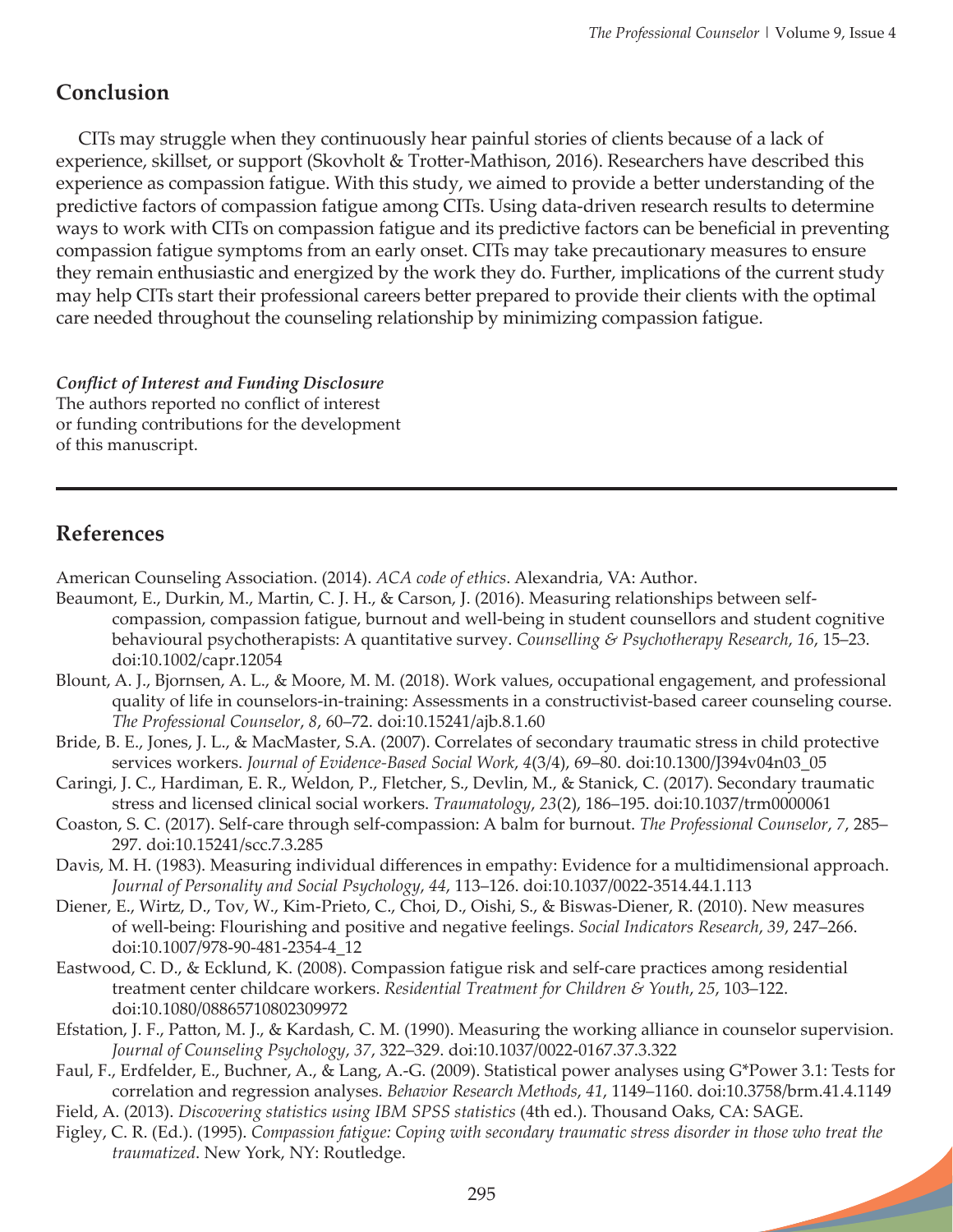Figley, C. R. (Ed.). (2002). *Treating compassion fatigue.* New York, NY: Brunner-Routledge.

- Ganske, K. H. (2007). *The relationship between counselor trainee perfectionism and working alliance with supervisor and client*. (Doctoral dissertation). Retrieved from ProQuest Dissertations and Theses database. (UMI No. 3377933)
- Harr, C. (2013). Promoting workplace health by diminishing the negative impact of compassion fatigue and increasing compassion satisfaction. *Social Work & Christianity*, *40*, 71–88.
- IBM Corporation. (2011). *IBM SPSS Statistics for Windows, Version 20.0*. Armonk, NY: Author.
- Ivicic, R., & Motta, R. (2017). Variables associated with secondary traumatic stress among mental health professionals. *Traumatology*, *23*, 196–204. doi:10.1037/trm0000065
- Kapoulitsas, M., & Corcoran, T. (2015). Compassion fatigue and resilience: A qualitative analysis of social work practice. *Qualitative Social Work: Research and Practice*, *14*, 86–101. doi:10.1177/1473325014528526
- Knight, C. (2010). Indirect trauma in the field practicum: Secondary traumatic stress, vicarious trauma, and compassion fatigue among social work students and their field instructors. *The Journal of Baccalaureate Social Work*, *15*, 31–52.
- Lawson, G., & Myers, J. E. (2011). Wellness, professional quality of life, and career-sustaining behaviors: What keeps us well? *Journal of Counseling & Development*, *89*, 163–171. doi:10.1002/j.1556-6678.2011.tb00074.x
- Lawson, G., Venart, E., Hazler, R. J., & Kottler, J. A. (2007). Toward a culture of counselor wellness. *The Journal of Humanistic Counseling, Education and Development*, *46*, 5–19. doi:10.1002/j.2161-1939.2007.tb00022.x
- Ling, J., Hunter, S. V., & Maple, M. (2014). Navigating the challenges of trauma counselling: How counsellors thrive and sustain their engagement. *Australian Social Work*, *67*, 297–310. doi:10.1080/0312407X.2013.837188
- MacRitchie, V., & Leibowitz, S. (2010). Secondary traumatic stress, level of exposure, empathy and social support in trauma workers. *South African Journal of Psychology*, *40*, 149–158. doi:10.1177/008124631004000204
- Merriman, J. (2015a). Enhancing counselor supervision through compassion fatigue education. *Journal of Counseling & Development*, *93*, 370–378. doi:10.1002/jcad.12035
- Merriman, J. (2015b). Prevention-based training for licensed professional counselor interns. *Journal of Professional Counseling: Practice, Theory & Research*, *42*, 40–53.
- Miller, B., & Sprang, G. (2017). A components-based practice and supervision model for reducing compassion fatigue by affecting clinician experience. *Traumatology*, *23*, 153–164. doi:10.1037/trm0000058
- Newell, J. M., & MacNeil, G. A. (2010). Professional burnout, vicarious trauma, secondary traumatic stress, and compassion fatigue: A review of theoretical terms, risk factors, and preventive methods for clinicians and researchers. *Best Practices in Mental Health: An International Journal*, *6*, 57–68.
- O'Brien, J. L., & Haaga, D. A. F. (2015). Empathic accuracy and compassion fatigue among therapist trainees. *Professional Psychology: Research and Practice*, *46*, 414–420. doi:10.1037/pro0000037
- Péloquin, K., & Lafontaine, M. (2010). Measuring empathy in couples: Validity and reliability of the Interpersonal Reactivity Index for couples. *Journal of Personality Assessment*, *92*, 146–157. doi:10.1080/00223890903510399
- Ray, S. L., Wong, C., White, D., & Heaslip, K. (2013). Compassion satisfaction, compassion fatigue, work life conditions, and burnout among frontline mental health care professionals*. Traumatology*, *19*, 255–267. doi:10.1177/1534765612471144
- Roach, L. F., & Young, M. E. (2007). Do counselor education programs promote wellness in their students? *Counselor Education & Supervision*, *47*, 29–45. doi:10.1002/j.1556-6978.2007.tb00036.x
- Rønnestad, M. H., & Skovholt, T. M. (2013). *The developing practitioner: Growth and stagnation of therapists and counselors.* New York, NY: Routledge.
- Skovholt, T. M., & Trotter-Mathison, M. (2016). *The resilient practitioner: Burnout and compassion fatigue prevention and self-care strategies for the helping professions* (3rd ed.). New York, NY: Routledge.
- Smith, B. W., Dalen, J., Wiggins, K., Tooley, E., Christopher, P., & Bernard, J. (2008). The Brief Resilience Scale: Assessing the ability to bounce back. *International Journal of Behavioral Medicine*, *15*, 194–200. doi:10.1080/10705500802222972
- Smith, H. L., Robinson, E. H. M., III, & Young, M. E. (2008). The relationship among wellness, psychological distress, and social desirability of entering master's-level counselor trainees. *Counselor Education & Supervision*, *47*, 96–109. doi:10.1002/j.1556-6978.2007.tb00041.x